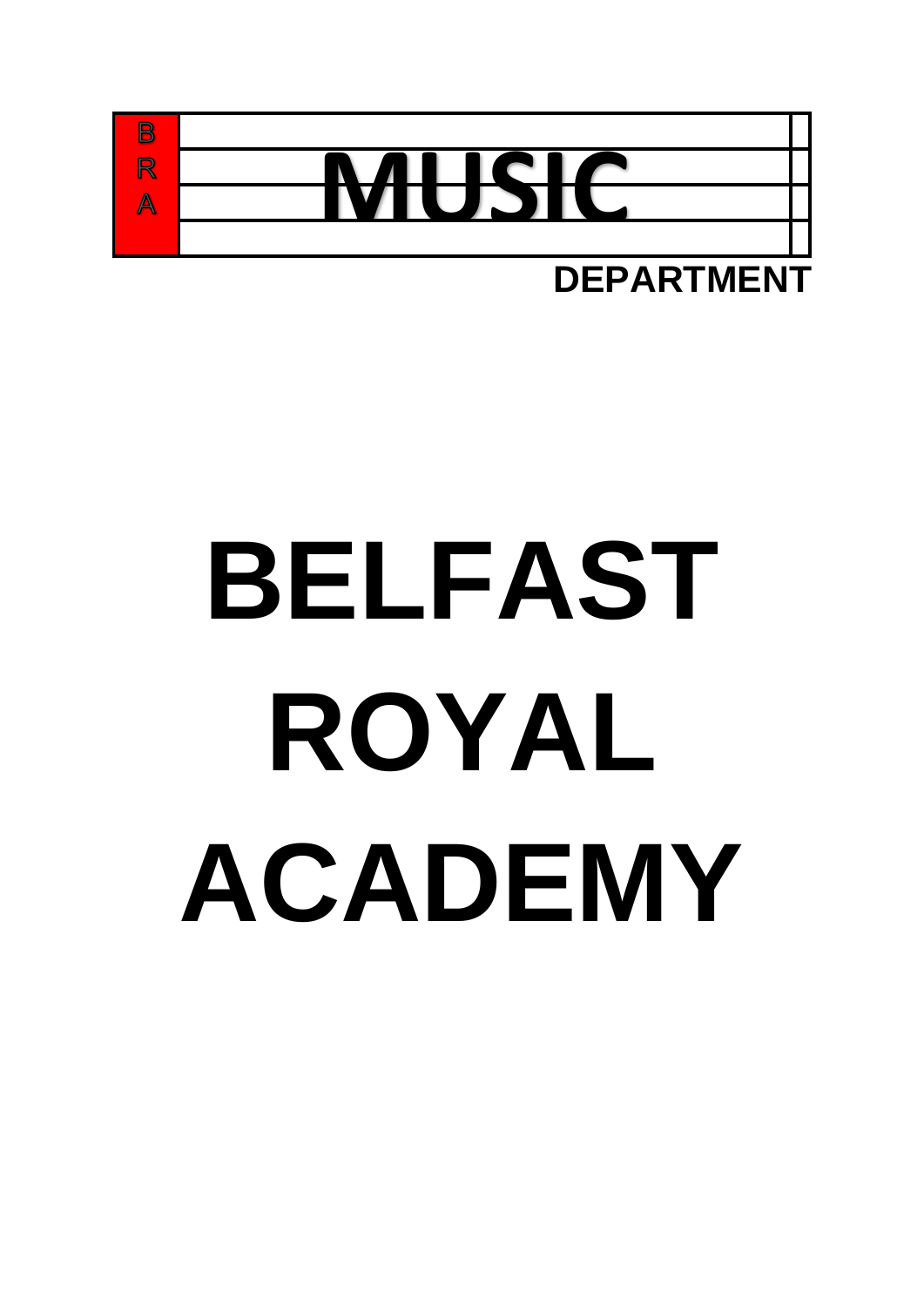## **Belfast Royal Academy**

### **Music Department**

# **Instrumental Lessons 2021/22**



The Music Department is a bustling and exciting place at BRA where students of all ages and abilities are encouraged to strive for musical excellence.

Our Music Department is housed within a modern, bespoke building comprising of large classroom spaces, recording studios, an apple-mac computer suite and a range of practice rooms. Around 150 pupils receive instrumental and vocal musical tuition each week delivered by a talented team of peripatetic music teachers. We also hold a long-established association with the City of Belfast School of Music where a large number of our pupils are current members. We are proud of the many BRA musicians who have gone on to study Music at universities and conservatoires throughout Ireland and the UK.

Lessons take place throughout the day and after school, and operate on a rotating timetable; although the teaching day remains the same each week, your lesson will be at a different time. Most pupils aim to take a practical exam each year. We currently enter pupils for ABRSM, Trinity Classical and Pop, Rock School and London College of Music exams.

Our team of peripatetic teachers offer lessons on the full range of orchestral instruments singing and piano.

| <b>Instrument</b><br>Piano & 'Cello<br>Flute & Oboe<br><b>Clarinet &amp; Saxophone</b><br><b>Brass</b><br><b>Upper Strings</b> | Tutor<br>Ms. Rachel McGinley<br>Mrs Georgina McChesney<br>Dr Gerard McAtasney<br><b>Mr Nathan Moore</b><br><b>Mrs Tammy Surginor</b><br><b>Ms Maebh Martin</b><br>Mrs Lauren Bingham | <b>Teaching days in BRA</b><br>Wednesday & Thursday<br>Friday<br>Wednesday<br>Wednesday<br>Thursday<br>Thursday<br>Monday & Tuesday |  |
|--------------------------------------------------------------------------------------------------------------------------------|--------------------------------------------------------------------------------------------------------------------------------------------------------------------------------------|-------------------------------------------------------------------------------------------------------------------------------------|--|
| DoubleBass/Bass<br>Guitar                                                                                                      | Mr Thomas Alford                                                                                                                                                                     | Wednesday                                                                                                                           |  |
| Guitar                                                                                                                         | Mr Colin Boyd                                                                                                                                                                        | Wednesday<br>Monday,<br>Friday                                                                                                      |  |
| Percussion<br>Voice                                                                                                            | Mr John Gillen<br>Mrs Amy Fitzsimmons                                                                                                                                                | Monday<br>Monday                                                                                                                    |  |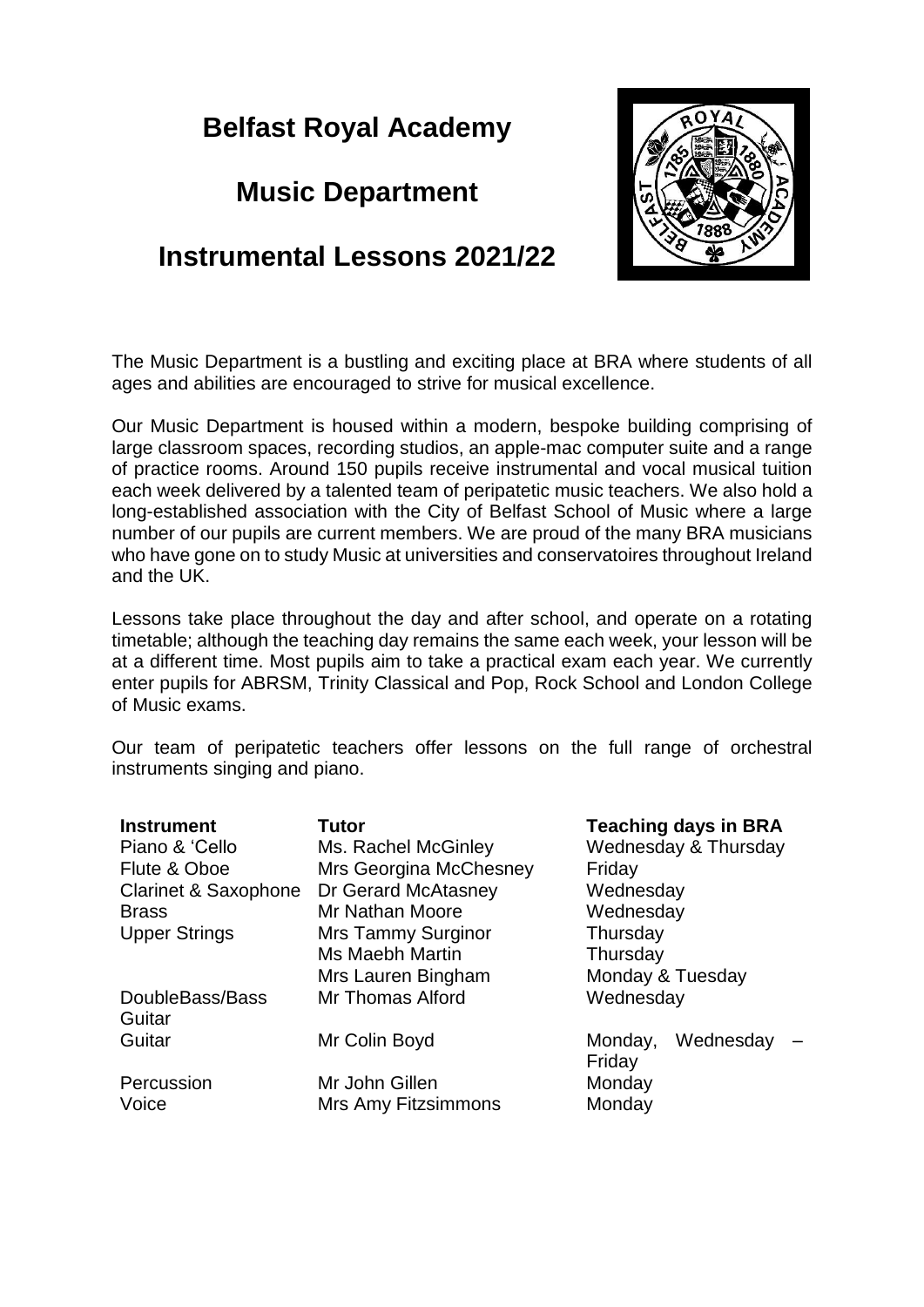#### **Pricing**

Lessons cost £14.50 for a 30 minute lessons. The tutor will bill you directly and you can pay them with cash/ cheques or via bank transfer. Bills are issued at the start of every term and should be paid as soon as possible.

If your child is ill and will therefore miss their instrumental lesson you should contact the instrumental tutor or the Music Department to let them know - otherwise you will still be charged for the lesson. If you child simply forgets to turn up to their lesson (occasionally this happens!), they will be given a warning to ensure that they check the noticeboard where the instrumental timetable is posted. If they continue to forget, the instrumental teacher may allocate their place to another pupil and you may still be charged for lessons. We usually find that Form I pupils take a couple of months to get themselves into a routine and we adjust our expectations accordingly!

#### **The Thomas Devlin Fund**

Money has been made available to the Music Department from the Thomas Devlin Fund. We have decided to use the money towards encouraging pupils to take lessons on less commonly played instruments. Lessons on the following instruments will receive a 25% deduction on their termly bill:

> Viola Double Bass Oboe Bassoon French Horn **Trombone** Tuba Organ (50% deduction)

#### **Buying/Hiring an Instrument**

There are a couple of options if you wish to rent or purchase an instrument for your child. The Arts Council NI [\(http://artscouncil](http://artscouncil-ni.org/the-arts/performing-arts1/take-it-away)[ni.org/the-arts/performing-arts1/take-it-away\)](http://artscouncil-ni.org/the-arts/performing-arts1/take-it-away) can provide an interest-free loan. They can help you get your hands on the musical instrument of your dreams from as little as £10 per



month. Take it away (Northern Ireland) works by letting you spread the cost of your new musical instrument over 10 months, making it more affordable to get playing. You'll need to pay a deposit and then pay the rest back in 9 monthly instalments – completely interest free.



#### Matchetts Music, Belfast

[\(www.matchettsmusic.com/pages/rent-an-instrument\)](http://www.matchettsmusic.com/pages/rent-an-instrument) will hire saxophones, cellos, flutes, trombones, clarinets, trumpets and violins for £10 - 50 per term.